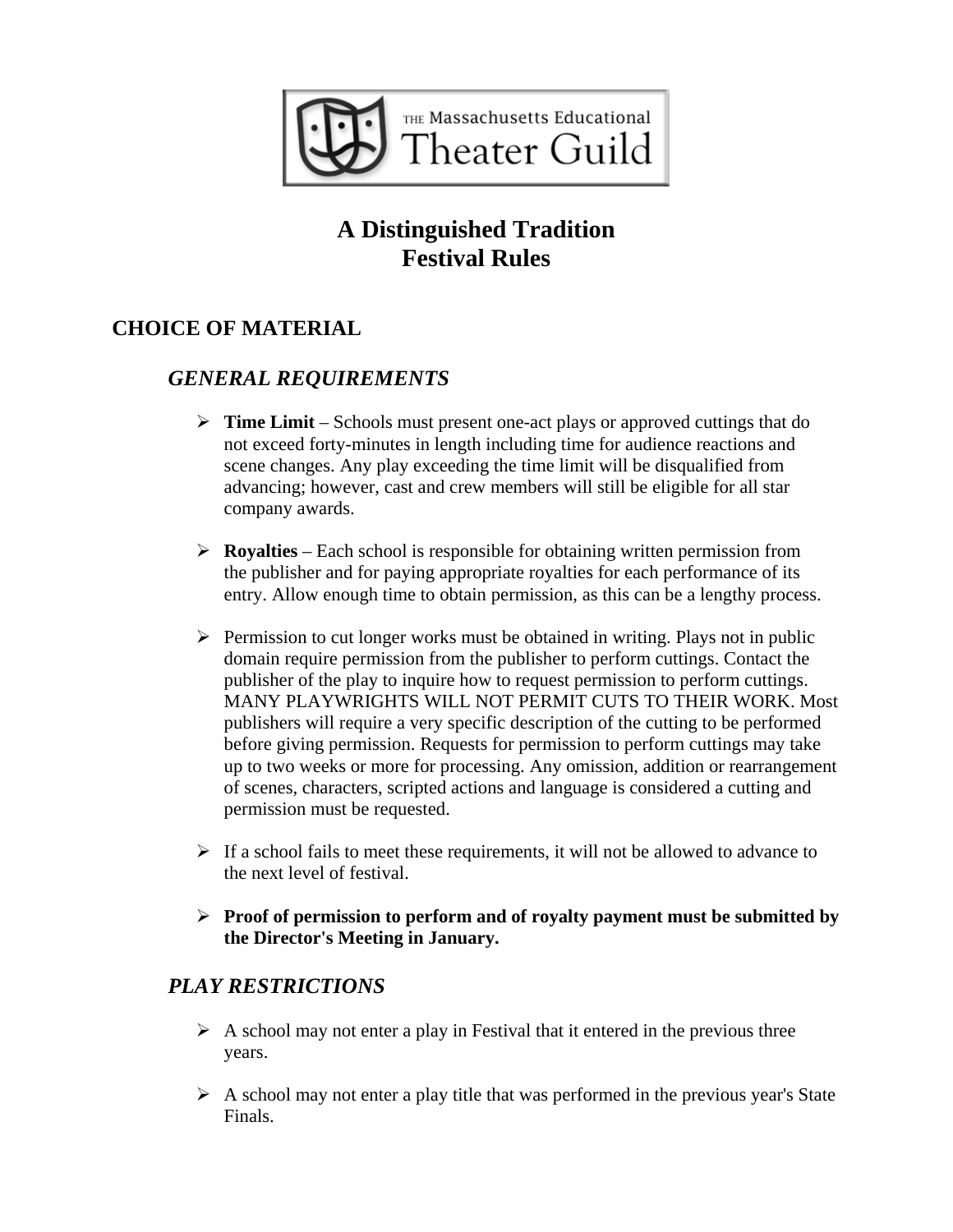## *STRONG SUBJECT MATERIAL OR LANGUAGE*

- $\triangleright$  If a production contains subject material, stage business or language that might not be appropriate for a general audience, the participating director must add a disclaimer to his/her program page.
- $\triangleright$  A play selected for entry must be approved by the participating school's principal as indicated by his/her signature on the Entry Form.

#### *USE OF MUSIC AND DANCE*

 $\triangleright$  A musical or cutting from a musical is not permitted unless the publisher grants specific written permission for the play to be performed without the sung material. Scene-change music, incidental music, background music, and songs which occur in the text of a non-musical play are permitted. Dance is permitted if it occurs in the text of a non-musical play. Interpretive movement, with or without music, is also permitted if it occurs in the text of a non-musical play. In any case, all music and/or dance must have prior approval from the Guild President. A useof-music request form is given to all directors at the January Directors' Meeting to be filled out that day and given to the Guild president.

#### *BEHAVIOR*

 $\triangleright$  If a participating student is found in possession or under the influence of drugs or alcohol, the festival supervisor will have the option to disqualify that participating school from the festival.

#### **STUDENT-DIRECTED PLAYS**

Plays may be student directed. In this case, a faculty member or a designated adult, approved by the school and able to answer questions, must supervise and be in attendance at the January organizational meeting and at each additional round of festival.

## **COMPETITIVE VS NON-COMPETITIVE ENTRY**

- $\triangleright$  Any school entering a competitive production is expected to continue to the Semifinals, the Finals and New England's if selected.
- $\triangleright$  Schools may enter the festival as a non-competitive entry.
- $\triangleright$  A non-competitive school will receive a written critique and is eligible for acting and technical awards.
- $\triangleright$  A non-competitive entry is not eligible to move on to a semi-final round.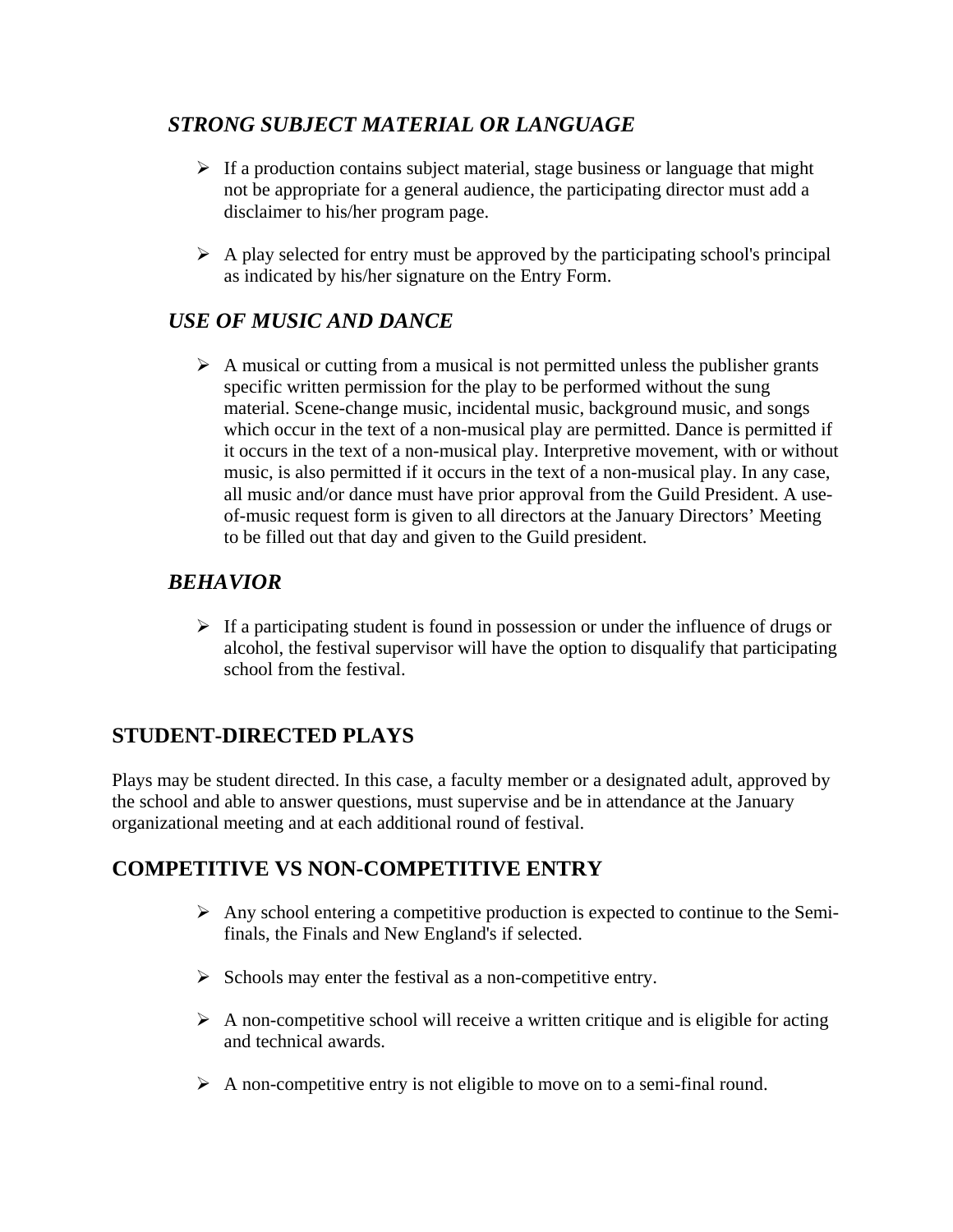## **CASTING**

- $\triangleright$  All actors in a production must be undergraduates in grades 7- 12 in the same school district (except in the case of single-sex schools).
- $\triangleright$  No student may appear in two separate productions.
- $\triangleright$  Fifth-year students are eligible to participate if they are enrolled full time in the school district.
- $\triangleright$  Home schooled students may participate with any member school.
- $\triangleright$  All-boy or all-girl schools may draw upon students of the opposite gender from another school or district for casting and tech purposes provided there is approval from the administration of the other school. Final approval must be given by the METG president.
- $\triangleright$  Should an all-boy and all-girl school draw upon each other, each school may enter its own production or enter jointly.
- $\triangleright$  Cast substitutions in cast members from one festival level to another will be granted by the President only in cases of Council-approved emergencies.
- $\triangleright$  The maximum size of cast and crew, including all adult personnel and chaperones traveling with the production, cannot exceed 60. The ratio of students to adults may not exceed 10 to 1.

## **RIGHTS AND ROYALTIES**

## *COPYRIGHTS*

- $\triangleright$  A work that is created on or after January 1, 1978 is automatically protected from the moment of its creation and is given a term enduring for the author's life, plus an additional 50 years after the author's death.
- $\triangleright$  For works made for hire, and for anonymous and pseudonymous works, the duration of copyright will be 75 years from publication or 100 years from creation, whichever is shorter. Works copyrighted before January 1, 1978 endure for a first term of 28 years and are eligible for renewal. The new copyright law has extended the renewal term from 28 to 47 years.

## *ROYALTY PAYMENT*

 $\triangleright$  A performance royalty fee is due any time a play is performed in whole or in part for an audience, whether or not the audience pays admission, and no matter how small the audience might be.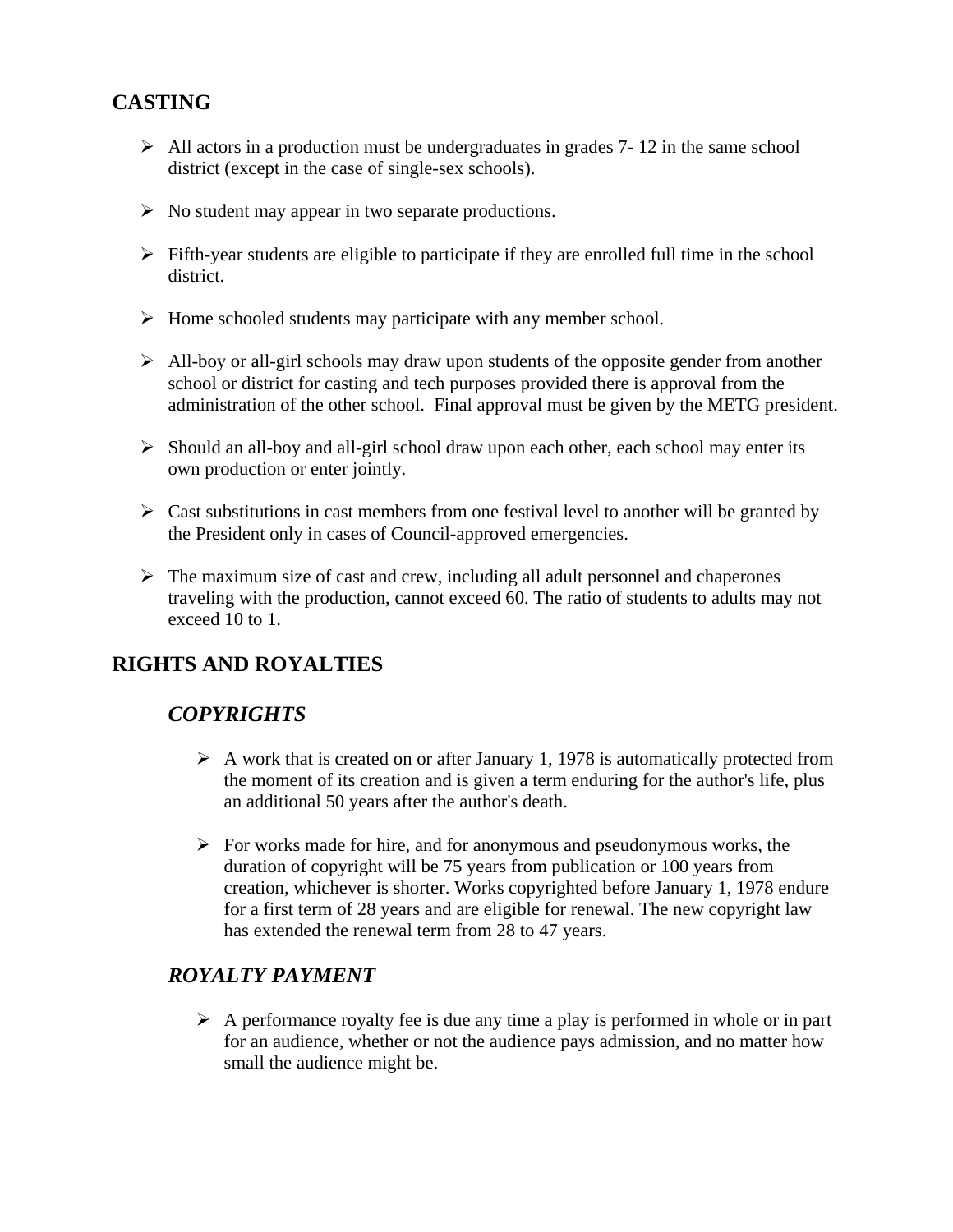### *PUBLIC DOMAIN*

 $\triangleright$  Plays in the public domain may be performed without payment of royalty. These are usually plays that are over 100 years old, unless the author's family has renewed the copyright, or the written version of the play is copyrighted by the adaptor.

## **TECHNICAL REHEARSAL**

Participating schools are permitted a technical rehearsal at the host site before all rounds of festival. Scheduling of that rehearsal is done in cooperation with the host site personnel. The amount of time allowed for the tech rehearsal depends on the festival level:

- $\triangleright$  Preliminary Round: 90 minutes for NEW schools or NEW directors to festival 75 minutes to returning schools
- $\triangleright$  Semi-final Round: 60 minutes  $\triangleright$  Final Round: 50 minutes

Timing of your tech rehearsal at Prelims and Semis begins once your set has been off-loaded onto the stage. Timing of your tech rehearsal at Finals is from truck to truck or truck to storage depending upon the decision of the Festival Stage Manager. The time allowed for each tech rehearsals is strict. No directors should ask for more time than is allotted. Plan accordingly and be as efficient as you can.

#### **SCENERY**

Any school may use necessary properties, scenery, special effects, and costumes to enhance its production. The following restrictions apply:

#### *SIZE*

- $\triangleright$  Such materials must be able to fit on the Host School's stage.
- $\triangleright$  The Host School must have the space to store such materials.
- **The set must be designed to maneuver through standard single doorways.**

#### *SAFETY*

 $\triangleright$  The safety of students is paramount to the Guild. If elements of the set, uses of the set or props, blocking or any other element of a production seem to pose a physical hazard to the students, then the Guild reserves the right at each round of Festival to require modifications be made before the performance or before the next round of Festival.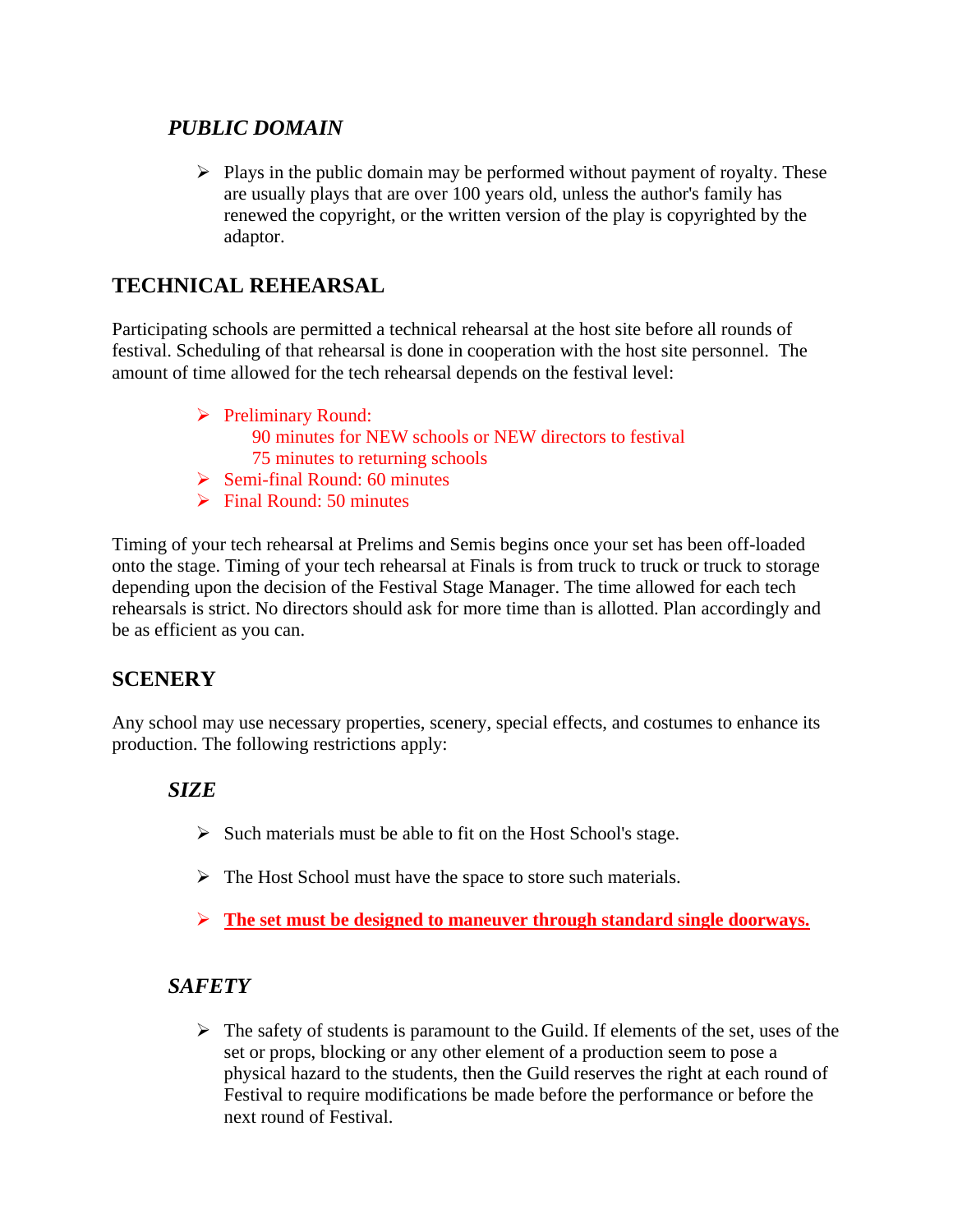$\triangleright$  The on-site supervisor has the right to make the final decision regarding appropriate safety measures, reserving the right to make a ruling on behalf of the Guild, and in cases of extreme safety issues, to halt or disqualify a show, following established Guild procedures. If in doubt, directors should bring potential safety issues to the attention of the Guild BEFORE a Festival, or to the attention of the day's supervisor at the morning directors' meeting.

#### *TIME LIMIT*

- $\triangleright$  Each school is allowed a timed five-minute set-up and a five-minute strike of its set to and from the wings. Each of these moves must be executed with every emphasis on the safety of the students involved.
- $\triangleright$  Scenery may be moved from storage to the wings and from the wings back to storage without being timed. Schools must insure that the movement of sets to and from storage does not delay the festival day schedule.
- **There is to be no pre-assembly of any part of a set in the wings prior to the five-minute timing.**
- **Safety of set assembly/breakdown is paramount. If the Festival Stage Manager sees an unsafe setup situation, he may stop the timing clock, allow for the safety issue to be resolved and then restart the clock to finish the setup. Schools will have up to 30 minutes to correct a safety issue. If after 30 minutes the safety issue cannot be resolved, the safety element in question will need to be cut from the show and the setup crew will continue with the timed assembly.**

#### *USE OF FIRE, SMOKE MACHINE, ETC.*

 $\triangleright$  Since all schools must adhere to their Host School's fire codes and regulations, the participating school must obtain approval from the Host School for the use of incendiary devices and/or smoke effects. Under no circumstances will an open flame be allowed on stage.

#### *SET STORAGE*

 $\triangleright$  Set storage before or after the actual festival date is at the discretion of the Host School.

#### *FLYING SCENERY*

 $\triangleright$  Scenery that is flown must be attached/removed during the five-minute setup/strike periods, unless the Host School has enough grid space to fly and conceal such scenery so as not to impede another school's production.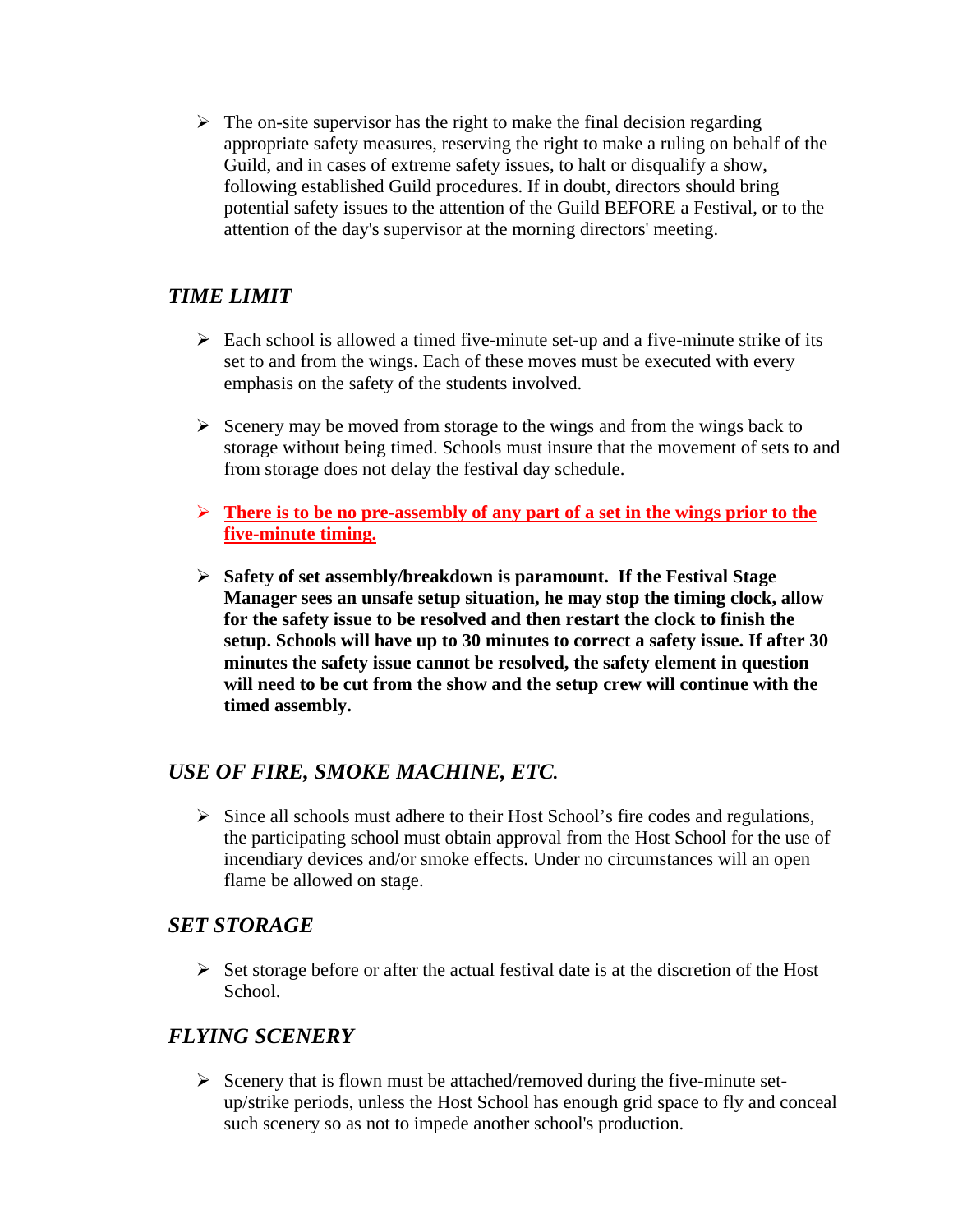$\triangleright$  The Host School has the right to determine set-up procedures for flying scenery in accordance with its safety regulations. This might involve the host school flying a part of your set to accommodate their safety regulations. In this case the host schools flying of the set will not be included in the timing of the entry's setup.

#### *ADULT SUPERVISON DURING SET-UP AND PRODUCTION*

- $\triangleright$  Only students may be actively involved in the assembly of set materials on stage.
- $\triangleright$  The director may not touch the scenery during the set-up and strike, but he/she may be onstage in an advisory capacity.
- $\triangleright$  At no time may directors or any other adult technical personnel take part in the actual running of productions.
- $\triangleright$  No adults may be backstage during a production, with the exception of the Host School's technical staff.

#### *CURTAINS AND SET-UP*

 $\triangleright$  The opening, closing, trimming or adjustment of curtains and teasers will not be timed or considered in any way to be part of the five-minute set-up period.

## **LIGHTING**

Host Schools will provide an adequate general lighting plot that can accommodate the needs of participating schools.

## *SUPPLEMENTARY LIGHTING*

Schools may bring supplementary lighting equipment only if:

- $\triangleright$  The host school must be able to accommodate and pre-hang such additional material (**anything not pre-hung becomes part of the five- minute set-up**).
- **Such materials must be made available to all other productions at the site and made known to all participating directors at that site before their technical rehearsal.**
- $\triangleright$  Cabling and taping down of supplementary lighting is not part of the five minute set-up.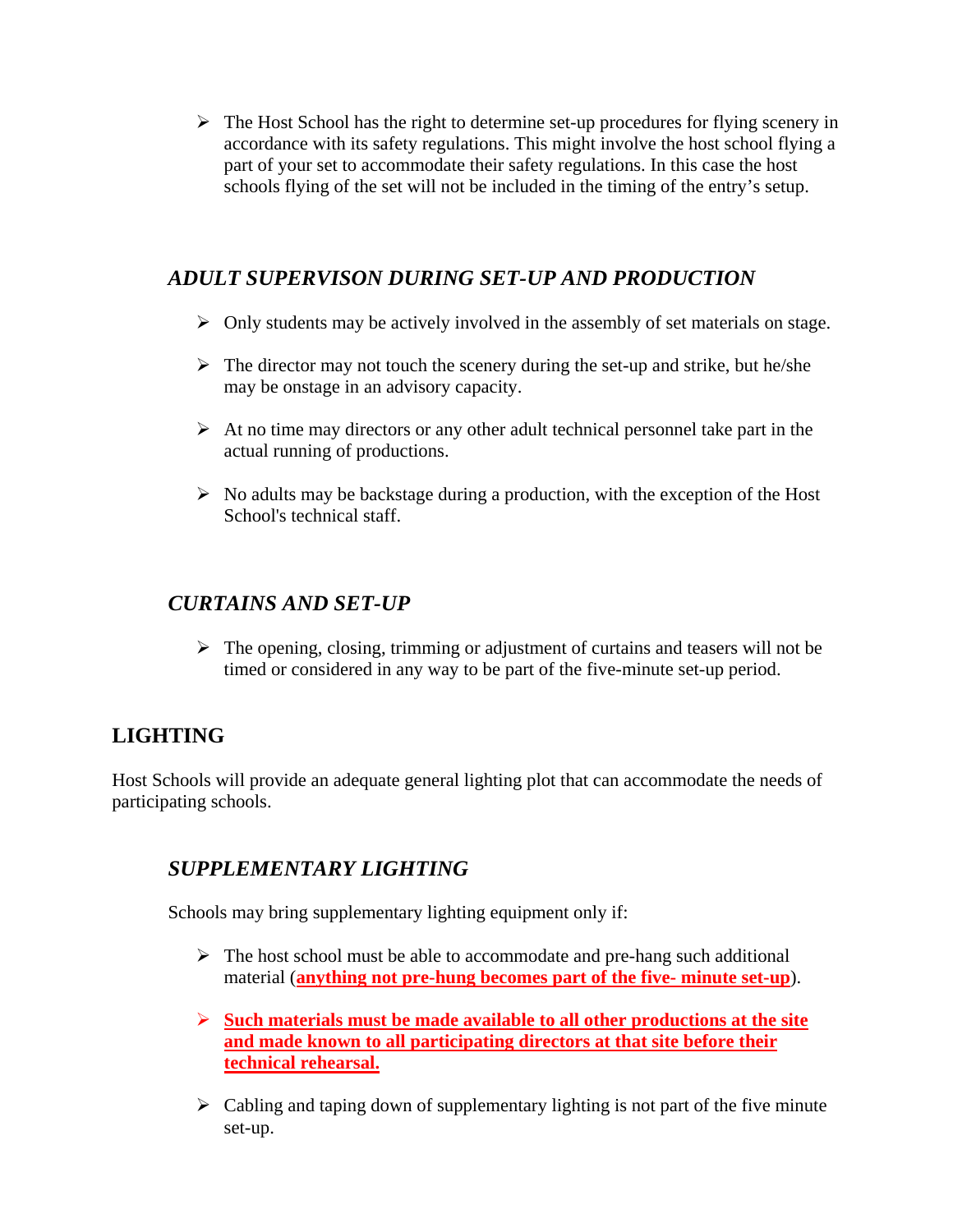#### *REFOCUSING OF LIGHTS*

- $\triangleright$  A reasonable amount of time needed to check or refocus special lights between productions will be permitted provided it does not interfere with the day's schedule.
- **Refocusing of lights will be restricted to specials only.**
- **General area lights may not be refocused**.
- $\triangleright$  The time needed to refocus lights will not be included in the five- minute set-up period.

#### *OPERATION OF LIGHTING CONTROL SYSTEM*

- $\triangleright$  Lights for a performance must be run by a student from the performing school unless otherwise restricted by the Host School.
- $\triangleright$  If a participating school has no students to run lights, it may request such assistance from the Host School.

#### **SOUND /OPERATION OF SOUND EQUIPMENT**

- $\triangleright$  The Host School will provide adequate sound equipment.
- $\triangleright$  Sound for a performance must be run by a student from the performing school unless otherwise restricted by the Host School.
- $\triangleright$  If a participating school has no student to run sound, it may request such assistance from the Host School.

## *SUPPLEMENTARY SOUND EQUIPMENT*

A participating school may bring supplementary sound equipment, with the following stipulations:

- $\triangleright$  The Host School must be able to accommodate and preset such equipment. **(Anything not preset becomes part of the five-minute set-up period.)**
- **Such equipment must be made available to all participating schools at the site and made known to all participating directors at that site before their technical rehearsal.**